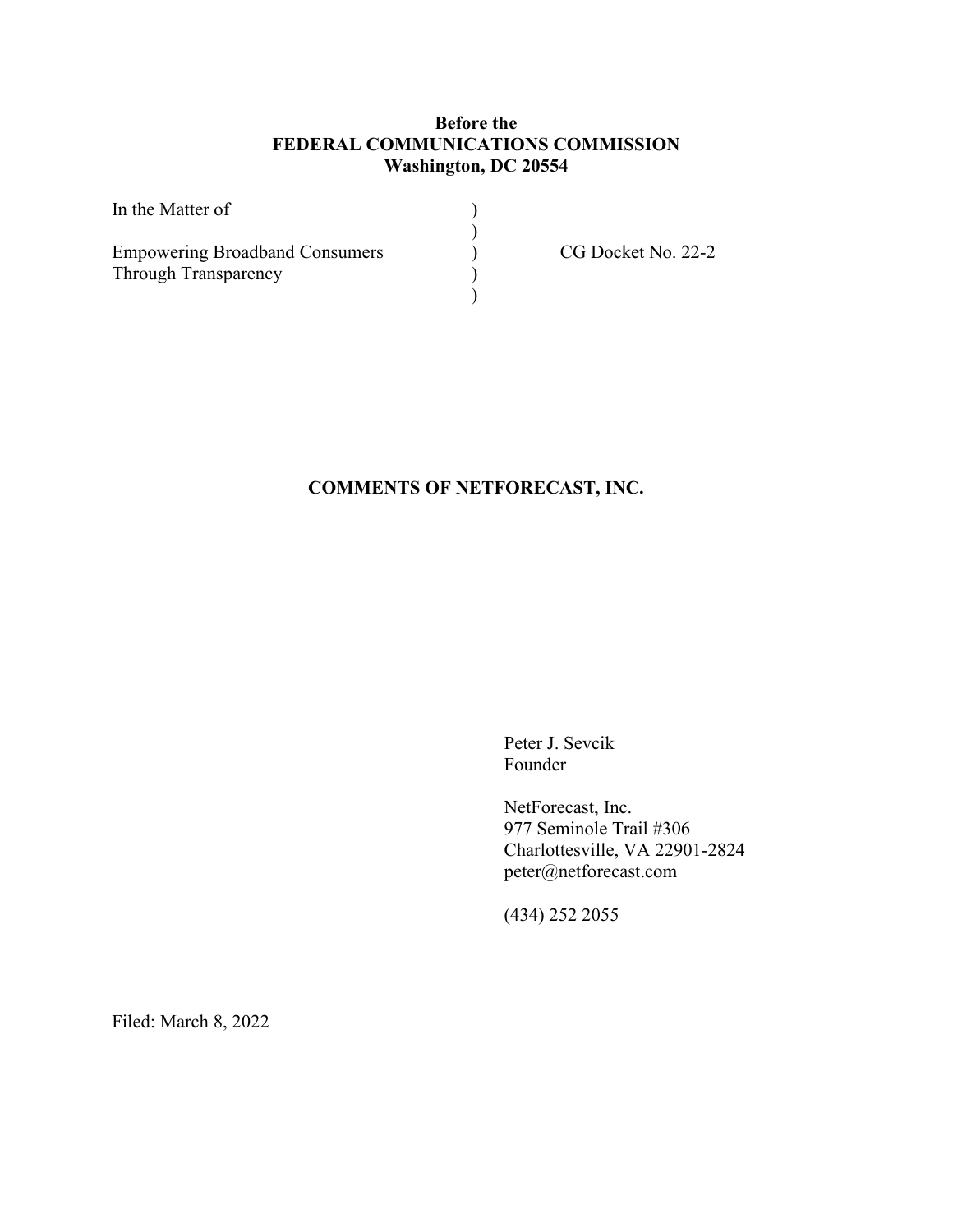# **INTRODUCTION**

NetForecast respectfully submits these comments to the Federal Communications Commission regarding the important topic of providing meaningful and transparent information to consumers regarding their internet service choices.

NetForecast<sup>[1](#page-1-0)</sup> has 20 years of experience studying internet performance. We are an independent auditor of ISP performance and a member of the FCC Measuring Broadband America<sup>[2](#page-1-1)</sup> collaborative. We were also contributors to the recent Broadband Internet Technical Advisory Group (BITAG) technical working group that wrote *Latency Explained*. [3](#page-1-2)

# **RECOMMENDATION SUMMARY**

Consumers should have access to high quality technical information about the performance delivered by their local ISPs. Latency is a critical performance metric, which should include separate near and far measurements integrated into a single score for ISPs servicing each major metropolitan area—and near and far latency values should be tracked on an on-going basis.

NetForecast recommends that the Commission convene a technical working group to specify the methodology for testing, scoring, and setting acceptable score values.

<span id="page-1-0"></span><sup>1</sup> Homepage – [Netforecast, Inc.](https://www.netforecast.com/)

<span id="page-1-1"></span><sup>2</sup> Home Page - [Measuring Broadband America](https://www.measuringbroadbandamerica.com/)

<span id="page-1-2"></span><sup>3</sup> DRAFT - [Latency Explained -](https://www.bitag.org/documents/BITAG_latency_explained.pdf) DRAFT (bitag.org)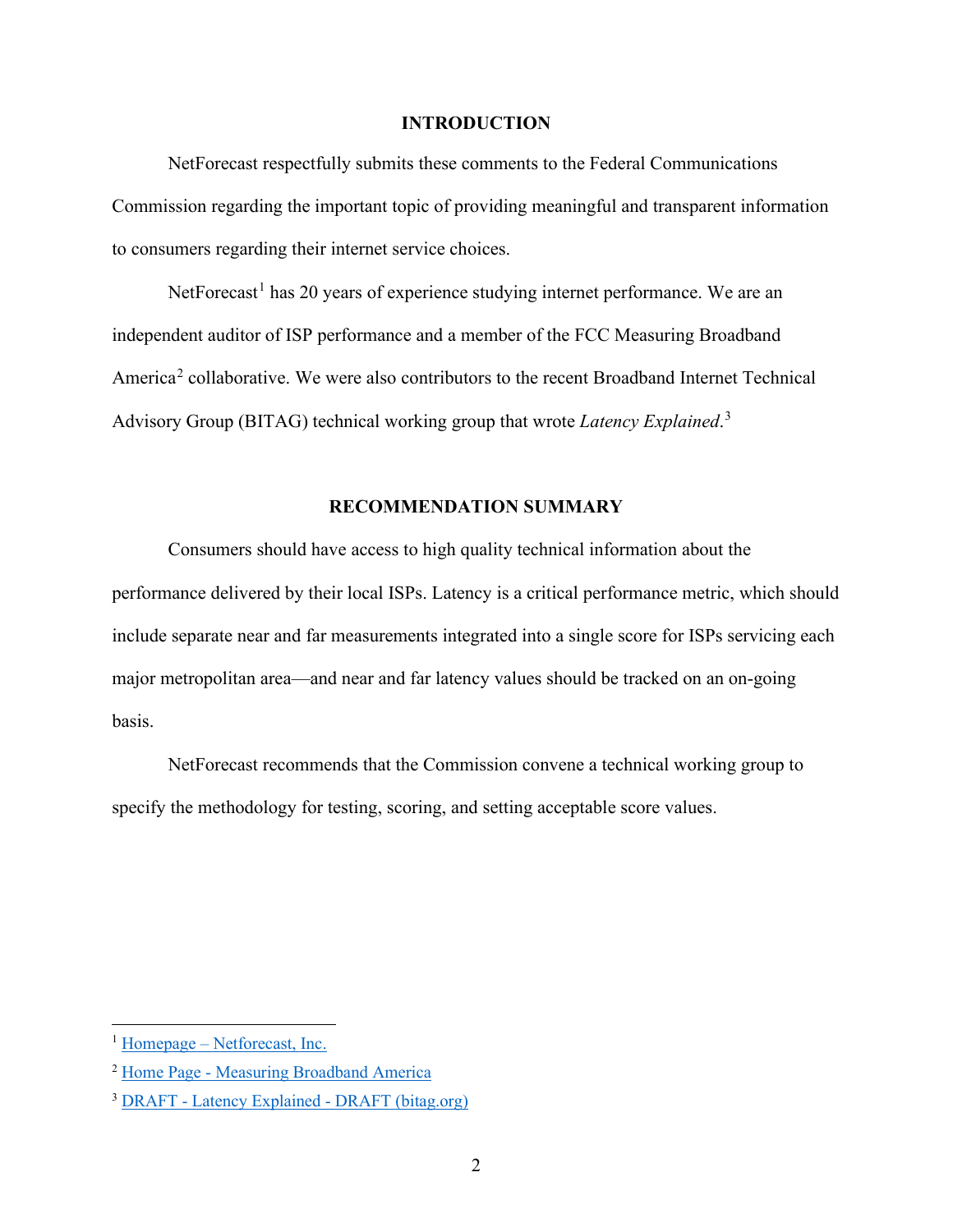#### **DISCUSSION**

Latency is the elapsed time for packets to traverse the internet measured as round trip time (RTT) in milliseconds. Latency is the sum of router and switch processing times at each hop and speed of light propagation time over network path distance. High latency has a negative impact on user quality of experience for many applications but here we focus on two important use cases: interactive web access and video conferencing.

## *Web Use Case*

Browser-based interactions require content that must be received in a timely manner to keep the user engaged and productive. That need drives demand for higher bandwidth. However, as bandwidth increases, latency becomes an inhibitor to effectively utilize bandwidth due to the well-known bandwidth-delay-product (BDP) phenomena impacting end-to-end throughput of TCP.<sup>[4](#page-2-0)</sup> This is caused by the need to keep a large volume of data in transit over an internet path from sender to receiver. The in-transit (aka inflight) data volume increases as either bandwidth or latency increase. The combination of both high bandwidth services (fast access circuit speed) and high latency (longer network distance) reduces effective bandwidth. Given the constant march to increase speed, there must be a commensurate march to decrease latency.

Note: Despite decades of protocol improvement, BDP still impacts effective throughput, and replacing TCP with a better new protocol would take decades to accomplish the transition.

The problem is successfully addressed by content delivery networks (CDNs) which place content near the user's browser, thus reducing internet physical distance. But not all services can use CDNs, nor can CDNs completely remove the need to access content from other servers

<span id="page-2-0"></span><sup>4</sup> [https://www.netforecast.com/wp-content/uploads/NFR5095\\_Effective\\_Throughput\\_Report.pdf](https://www.netforecast.com/wp-content/uploads/NFR5095_Effective_Throughput_Report.pdf)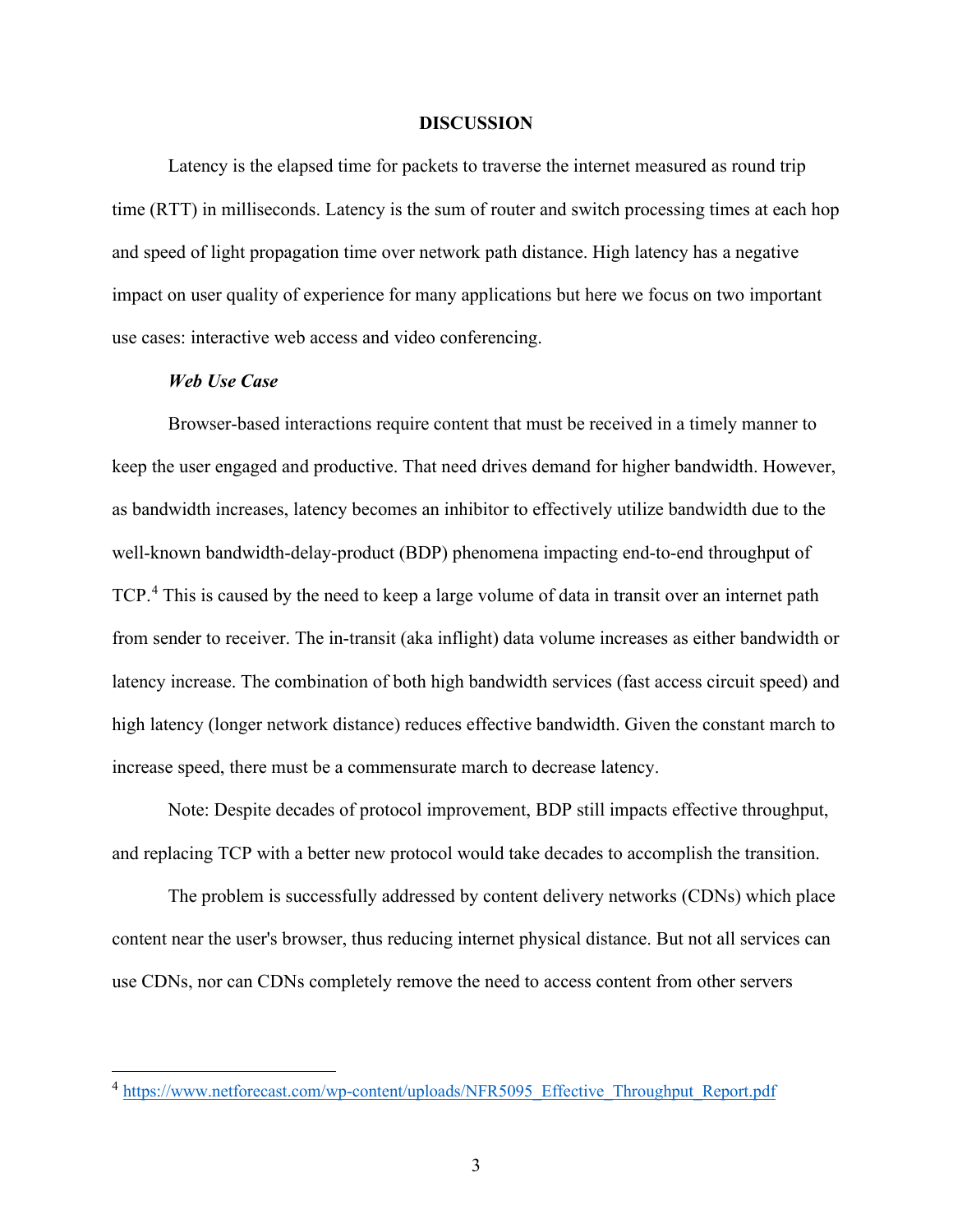which are likely to be significantly farther from the user than the CDN's server. This duality of content location creates a split near-and-far impact model of latency.

### *Video Conferencing Use Case*

The recent pandemic created a huge demand for video conferencing to support work from home, distance learning and family interaction. There has been much coverage describing poor video conferencing calls. Improvements were first focused upon the need for higher bandwidth. Although minimal bandwidth is essential to support video conferencing, the next limiting factor is latency, as shown in a comprehensive tests of five leading video conferencing services.<sup>[5](#page-3-0)</sup> The referenced report shows the upper bounds to network latency required to support video conferencing. Those limits can easily be exceeded in common conferencing use cases. The critical variable is the distance from conference server to each of the call participants. There are two general scenarios: 1) all participants and the server are near each other, or 2) many participants and the server are located at far-flung cities across the US. Again, this drives the need to understand latency across both near and far internet paths.

<span id="page-3-0"></span><sup>&</sup>lt;sup>5</sup> NFR5137-Videoconferencing Internet Requirements.pdf (netforecast.com)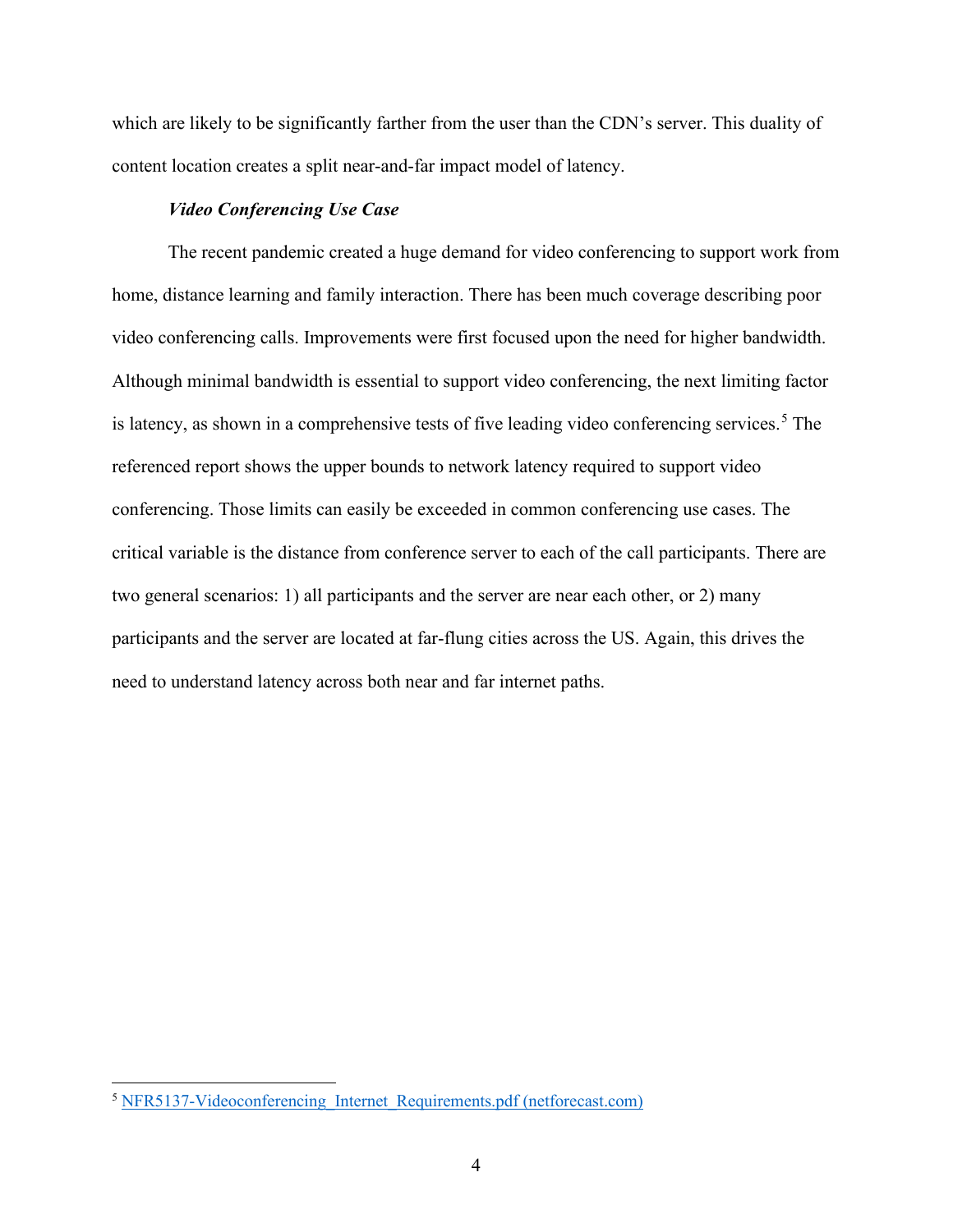## **BROADBAND TRANSPARENCY RECOMMENDATIONS**

It is important that the Commission's revised Broadband Consumer Disclosure Label accurately describe latency performance of each ISP. There are several factors that the Commission should consider.

#### *Near and Far Latency Reporting*

As noted in the two major use cases above, there is an important distinction between latency that is seen between the user and destination services or other users that are near to them (e.g., within the same metropolitan area), and services or users far across the US (to distant metropolitan areas). Both near and far latency should be close to respective optimal values as defined by long-term low-use periods which represent a baseline of near at-rest latency. An acceptable latency value should then be a reasonable point above the baseline value. Scoring should be based on the magnitude of latency increase above acceptable during peak usage periods, and also how often the acceptable value is exceeded during the reporting period (e.g., hour, day, month). An example of such a report across the US from March 2020 to March 2021 shows significant performance shifts by ISPs, along with a major degradation in the 2020 year-end holiday period.<sup>[6](#page-4-0)</sup>

### *Simple Rating Method*

Internet latency is a mysterious concept to many consumers. Even though RTT values in milliseconds may be shown, the consumer needs better guidance. NetForecast recommends that the near and far RTT values from each metropolitan area be converted into a simple scoring scale such as 0-to-100 points where zero is worst and 100 is best. The RTT-to-score conversion should

<span id="page-4-0"></span><sup>6</sup> [NFR5144-NetForecast-Latency-Benchmark-Longterm-Trends.Final\\_.pdf \(netdna-ssl.com\)](https://3x3mlw452gntzo50k33juqo1-wpengine.netdna-ssl.com/wp-content/uploads/NFR5144-NetForecast-Latency-Benchmark-Longterm-Trends.Final_.pdf)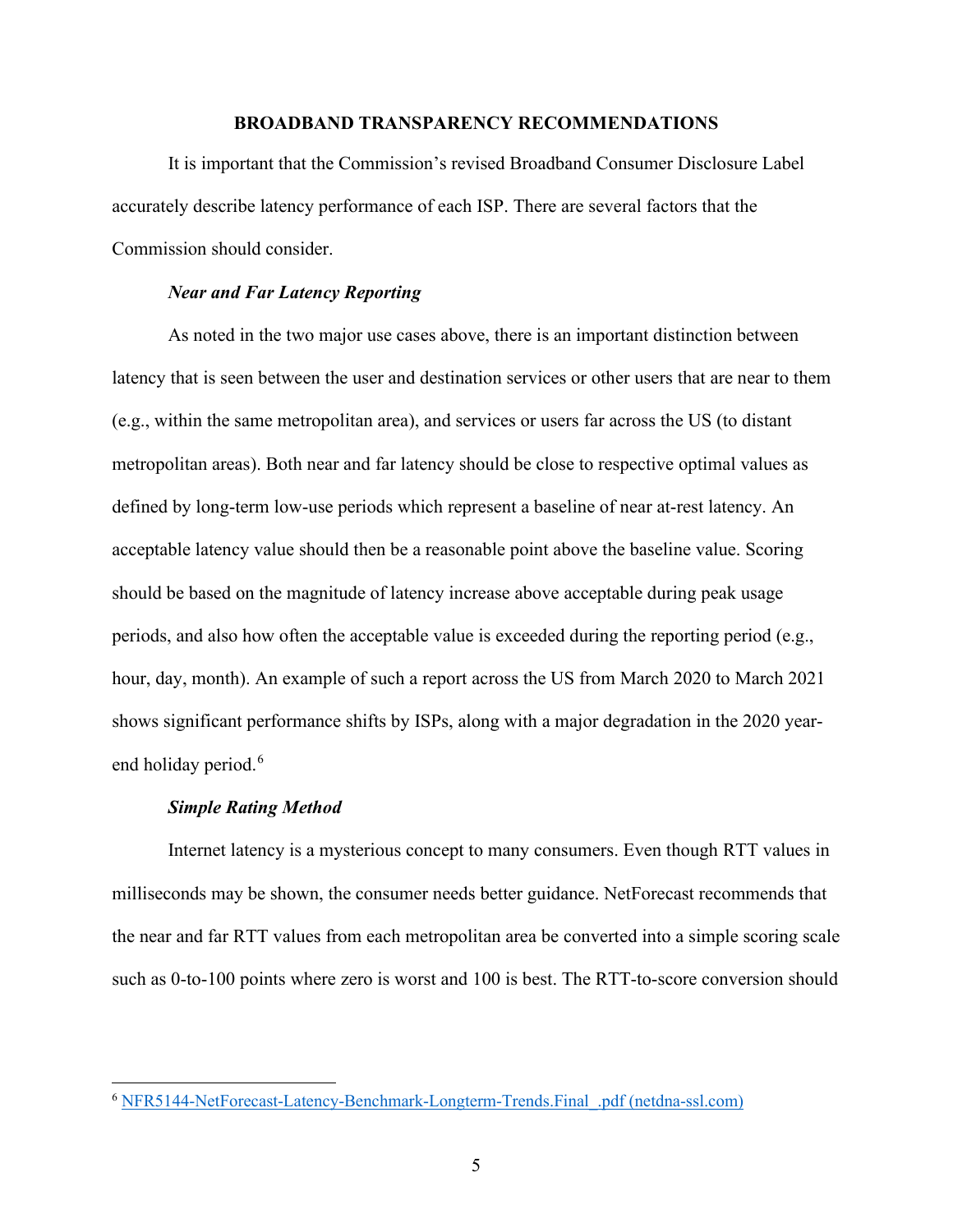normalize baseline latency differences of near and far such that a single score represents uniform latency quality based upon users' equal need to access near or far content.

In addition, the label should provide a good/poor score boundary to help the consumer make a quick assessment of acceptable performance quality.

There is an example of such an approach in operation showing rolling latency scores for ISPs and major cities by hour for the past two days.<sup>[7](#page-5-0)</sup> This scoring approach uses the Apdex<sup>[8](#page-5-1)</sup> methodology, but other approaches should also be considered. In the Apdex scoring example, a score of less than 0.85 is typically viewed as providing deficient performance.

# *Localized Reporting*

Consumers need to make service decisions based on how well a service is likely to operate for them. We see that internet performance varies dramatically across metropolitan areas even for the same ISP. A performance metric that is averaged across the US over a year does not sufficiently inform the consumer. The consumer needs to know how well the service performs in their locale. Buying decisions are local decisions. A newcomer to a city may ask neighbors, "Which carrier provides the best cellular coverage here?" That information will likely be of more practical value than a national average report. The new performance label should have the same functional granularity.

<span id="page-5-0"></span><sup>7</sup> [Daily US Internet Latency Update –](https://www.netforecast.com/daily-us-internet-latency-update/) Netforecast, Inc.

<span id="page-5-1"></span><sup>&</sup>lt;sup>8</sup> [The Apdex Users Group](https://www.apdex.org/)